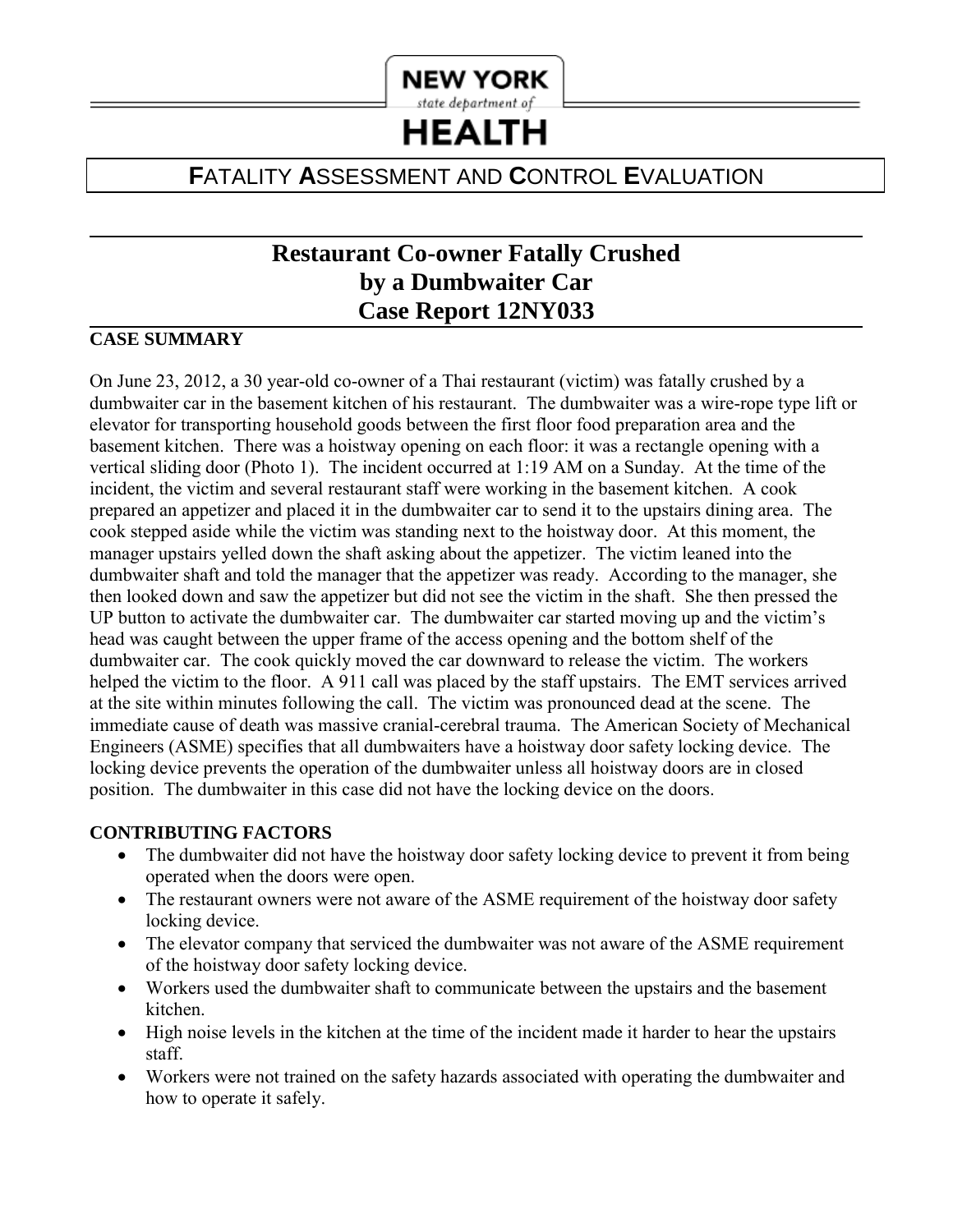#### **KEY RECOMMENDATIONS**

- *Employers should ensure that all new or existing dumbwaiters have all the safety devices installed and the safety devices are functioning properly according to the ASME standard.*
- *Employers should install an intercom system for staff to communicate between different floors to prevent workers from using a dumbwaiter shaft to communicate.*
- *Employers should provide employee training to ensure that workers are aware of the hazards associated with a dumbwaiter and know how to operate it safely.*
- *Employers should post hazard warning signs next to the dumbwaiter operating areas to warn users of potential crushing and falling hazards.*
- *Elevator companies should be familiar with the ASME standard and inform the dumbwaiter owners about the required safety features.*



*Photo 1. The hoistway door opening in the upstairs food preparation area with the dumbwaiter car in the landing zone. The sliding door was nailed to stay in the up and open position.*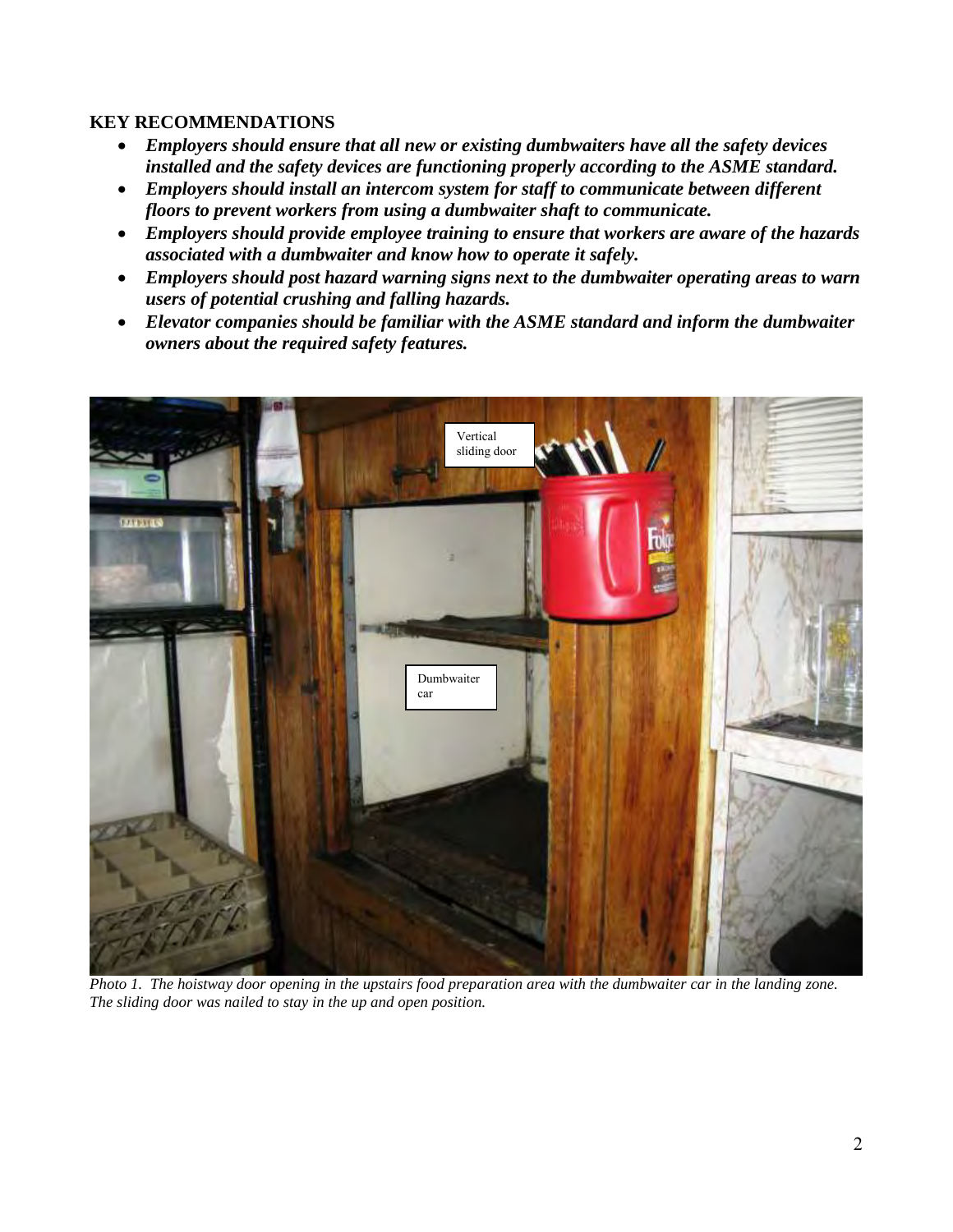

*Photo 2. The dumbwaiter hoistway door opening in the basement kitchen with the dumbwaiter car in the landing zone. There were two black press switches one for UP and one for DOWN and a red on/off power switch to the left of the opening. The bell attached to the rack in the car did not work.*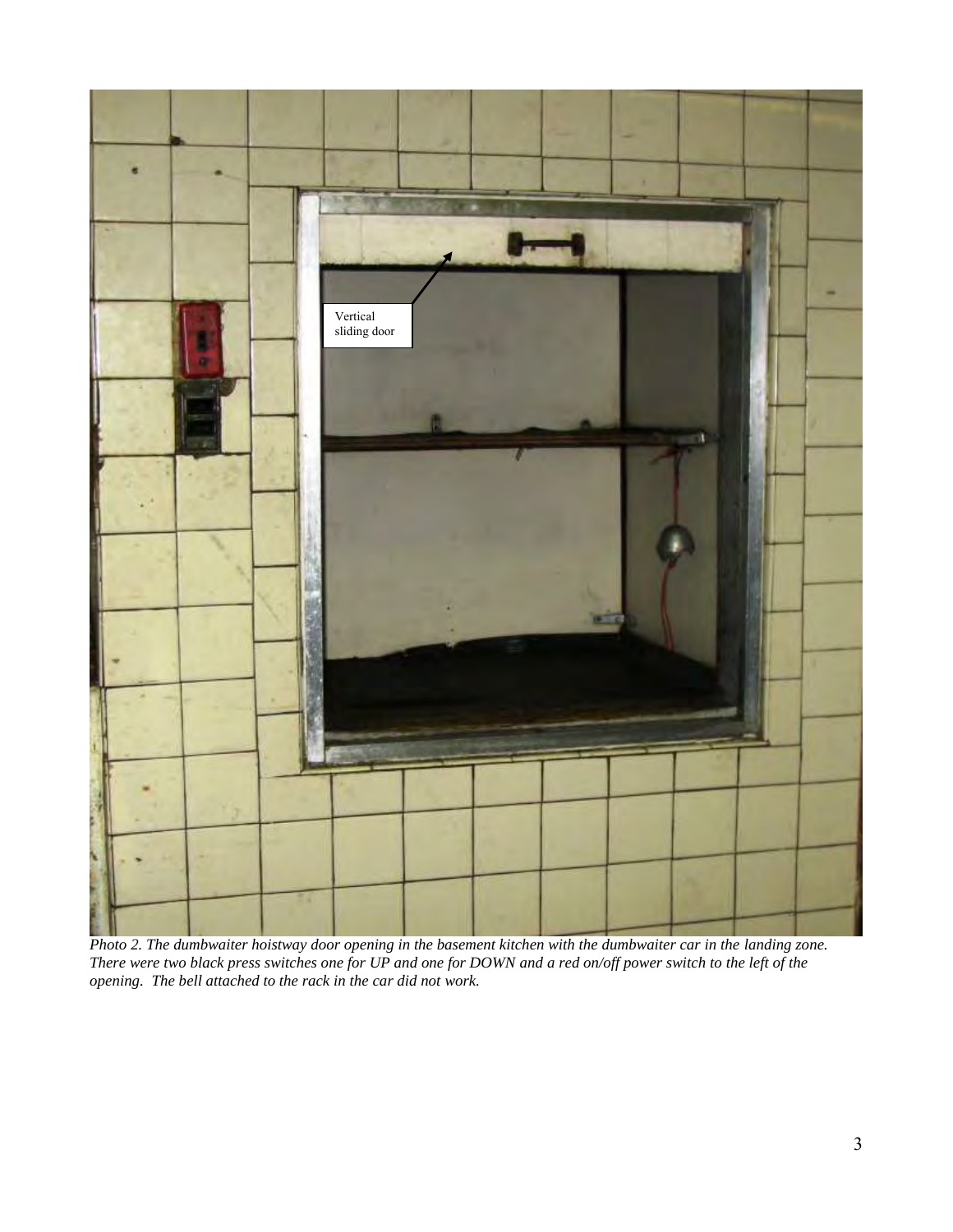## **INTRODUCTION**

On June 23, 2012, a 30 year-old co-owner of a Thai restaurant (victim) was fatally crushed by a dumbwaiter car in the basement kitchen of his restaurant. The New York State Fatality Assessment and Control Evaluation (NY FACE) staff learned of the incident from the news media and initiated an investigation. The NY FACE investigator visited the restaurant to meet the other co-owner, observe and photograph the site and view the restaurant surveillance video of the incident. The Occupational Safety and Health Administration (OSHA) and the city police department also investigated the case. The NY FACE investigator discussed the case with the OSHA compliance officer, and reviewed the OSHA and police investigation reports and the death certificate.

The co-owner and the victim were brothers-in-law; they jointly opened the Thai restaurant in 2007. At the time of the incident, the restaurant employed 20 workers. Half of the employees worked in the kitchen and the rest were wait staff. This was the company's first work-related fatality.

## **INVESTIGATION**

The restaurant building was constructed at the end of 19<sup>th</sup> century with a dining room and a food preparation area on the main floor and the kitchen in the basement. The first business that occupied the building was a German restaurant. It opened in 1901 and closed in 1975. Between 1975 and 2007, numerous restaurants operated in the building before the Thai restaurant opened.

There was a dumbwaiter (an elevator or lift for transporting household goods) between the main floor and the basement kitchen. The exact age of the dumbwaiter was unknown. The dumbwaiter shaft (hoistway) was lined with the same tin used for the original tin ceiling of the building, so the dumbwaiter may have been installed in the same era as the building. The original lift may have been a hand lift, manually operated through a pulley system. It was likely converted later to a power dumbwaiter with a retrofitted electric motor.

The dumbwaiter was a wire-rope type powered by a  $7\frac{1}{2}$  hp electric motor. Its weight capacity was unknown. The dumbwaiter car was shaped like a cardboard box with the top and front open. The car was 27 inches wide, 30 inches high and 31 inches deep. There was a shelf mounted to the back and side walls of the car. The shelf was approximately 19 inches above the base (bottom shelf) of the car and 18 inches deep. The dumbwaiter car traveled a vertical distance of 9'7" between the two floors at a speed of 0.5 feet per second (ft/sec), approximately.

There was a hoistway access opening that had a vertical sliding door with a handle on each floor for loading or unloading the dumbwaiter car (Photos 1 and 2). The upstairs door opening was  $26\frac{1}{4}$ " x 31"  $x 29\frac{1}{4}$  (W x D x H). The bottom of the opening was 24" above the floor. The opening in the basement kitchen was 26 7/8" x 31" x 29 7/8" (W x D x H). The bottom of the opening was approximately 30" above the kitchen floor. There were two black press switches (one for UP and one for DOWN) and a red on/off flip power switch to the left of the hoistway door opening on each floor (photo 2).

The American Society of Mechanical Engineers (ASME) sets standards for elevators and escalators including dumbwaiters. The ASME (*ASME A17.3-2011 Safety Code for Existing Elevators and Escalators Part VI Dumbwaiters*) specifies that all existing dumbwaiters have a hoistway door safety locking device. The locking device acts as an interlock to prevent the operation of the dumbwaiter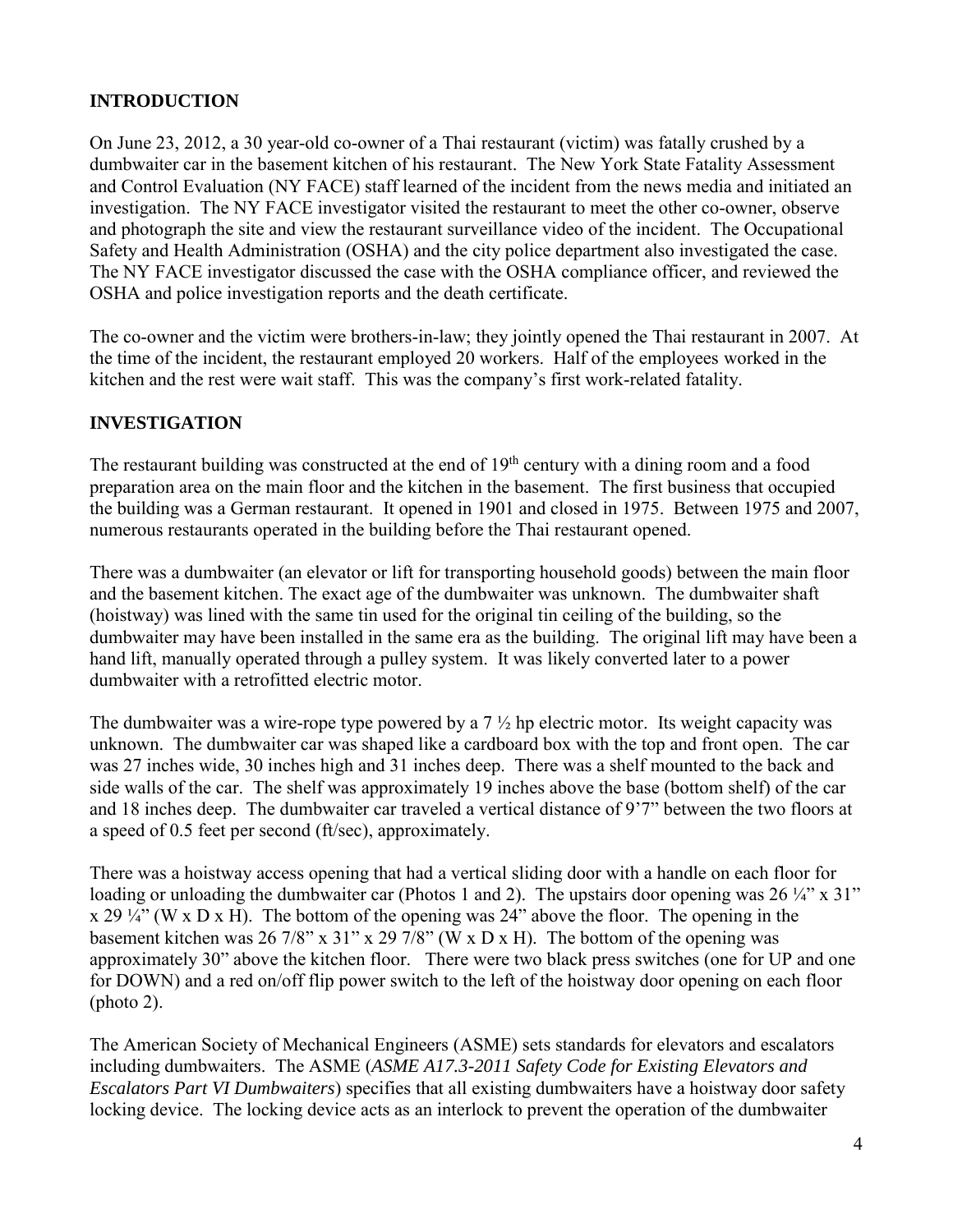unless the hoistway door is in the closed position. It also keeps the hoistway door in the closed position unless the car is within the landing (loading or unloading) zone. In other words, if the hoistway door interlock works properly, the dumbwaiter car would not be activated (it would not move) unless all hoistway doors are closed. Once the dumbwaiter is activated or moving, the hoistway door cannot be opened unless the car reaches the landing zone.

The dumbwaiter at the restaurant did not have the interlock on either of the hoistway doors. The upstairs sliding door could not be closed because it was nailed in the up and open position. There were no signs on or near the dumbwaiter to warn users of fall or crushing hazards. When workers were first hired, they were shown how to operate the dumbwaiter and were told to stay away from the dumbwaiter when it was operating. They were supposed to check and make sure that the hoistway was clear of a person or unintended objects before activating the dumbwaiter car.

The dumbwaiter was used daily throughout each shift to transport food, dishes and other items between the upstairs food prep area and the basement kitchen. There was a bell attached to the shelf in the dumbwaiter car (Photo 2). Workers were supposed to ring the bell before activating the dumbwaiter to alert the staff on the other floor. According to the OSHA compliance officer who tested the bell, the bell did not work. Workers also used the dumbwaiter hoistway as a means of communication. They often leaned into the hoistway door openings yelling up or down to the staff on the other floor.

Since 2007, a local elevator company had serviced the dumbwaiter at the request of the restaurant. Most of the time, the service orders were placed by the victim. Based on the records provided by the elevator company, the company technicians were on site five times to troubleshoot and repair the dumbwaiter between 2009 and 2012. The victim alleged the following problems over the time: the dumbwaiter was stuck in the hoistway; it dropped down the hoistway; and it made noises. The elevator company determined the causes of these problems and worked on car shoes, guide bolts, rail shoe, sheave bearing and deflector sheave. The last service was provided in May 2012, one month prior to the incident. The elevator company reportedly never recommended to the restaurant that they retrofit the dumbwaiter to include hoistway door locking devices.

The incident occurred at 1:19 AM on a Sunday. Seven restaurant staff were present at the time of the incident: two male cooks, a female manager, two off-duty female waitresses, a male bouncer and the victim. The manager and a waitress were upstairs while the victim and the rest of the staff were in the basement kitchen. The victim and the cooks were preparing food, cleaning and getting ready for the next day.

At approximately 1:00 AM, a customer came in and ordered an appetizer. The manager typed the order into the computer system that printed out an order ticket in the kitchen. A cook prepared the appetizer and placed it on the upper shelf of the dumbwaiter car. The cook then stepped aside while the victim was standing next to the hoistway door opening. At this moment, the manager yelled down the shaft asking about the order. The victim leaned into the dumbwaiter opening to tell the manager that the appetizer was ready. According to the manager, she then looked down and saw the appetizer but did not see the victim in the dumbwaiter shaft. She pressed the UP button to activate the dumbwaiter car to bring up the appetizer. The cook in the basement kitchen saw the dumbwaiter going up and yelled to the victim to get out, but the victim was unable to get out on time. His head was caught between the upper frame of the hoistway door opening and the bottom shelf of the dumbwaiter car. The cook immediately hit the power switch to shut the dumbwaiter off in an attempt to bring down the car to release the victim. The car did not move. He then quickly turned the power back on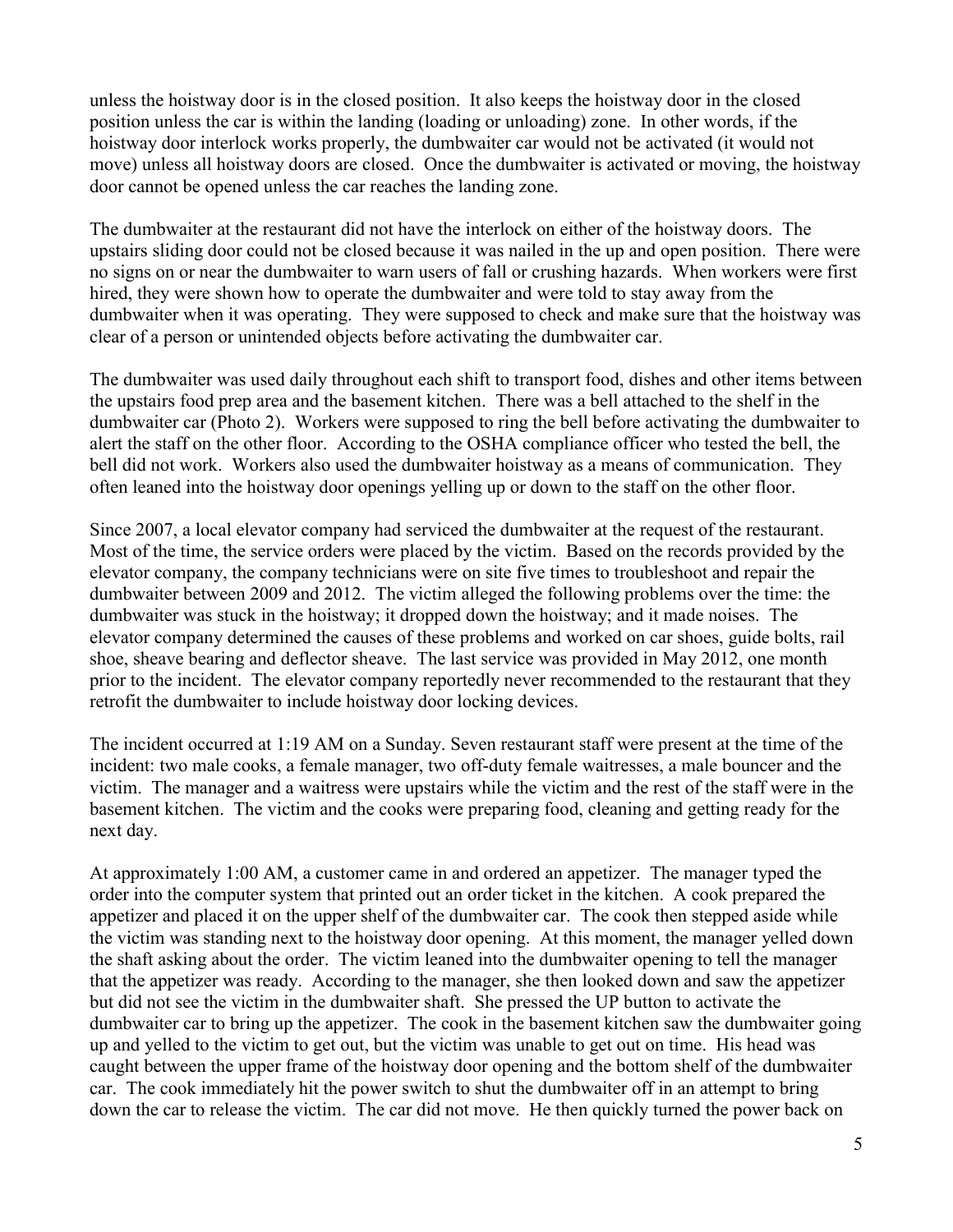and pressed the DOWN button. The car moved down and released the victim. The workers helped the victim to the floor. A 911 call was placed by the staff upstairs. EMT arrived at the site within minutes following the call and attempted to revive the victim. After consulting with an on-call physician, the EMT terminated the attempt and pronounced the victim dead. The immediate cause of death listed on the death certificate was massive cranial-cerebral trauma.

Other contributing factors included the high noise level in the kitchen and alcohol consumption. There was music playing on a radio; it was difficult for the workers in the kitchen to hear the upstairs staff. Some staff were drinking alcohol. The victim's blood alcohol content was 0.13%. The legal limit for driving a motor vehicle in New York State is 0.08%.

After the incident, the restaurant had the interlocks installed on the dumbwaiter hoistway doors. Indicator lights were installed on both floors to signal the arrival of the dumbwaiter car. The restaurant also installed an intercom for communications between the dining room and kitchen staff. All restaurant staff were provided with training on how to safely operate the dumbwaiter.

## **RECOMMENDATIONS/DISCUSSIONS**

#### **Recommendation #1:** *Employers should ensure that the dumbwaiter has all the safety devices installed and the safety devices are functioning properly according to the ASME standard.*

**Discussion:** Dumbwaiters can be found in both old and contemporary commercial, public and private buildings. They are used to transport goods between different floors and generally terminate in kitchens. Serious injuries and deaths associated with both intentional and unintentional use of dumbwaiters have been reported. The most recent fatality prior to this case happened in March 2011 when a 21 year-old waitress fell to her death while operating a dumbwaiter in a restaurant in Oklahoma City.

Employers who have a dumbwaiter on their business premises should ensure the dumbwaiter meets the ASME standard. All dumbwaiters should have an interlock on all hoistway access doors that will prevent operation of the dumbwaiter unless all the doors are in the closed position. The interlock should also prevent a door from being opened from the landing side unless the car has arrived or is sitting in the landing zone. An indicator light or sound device should also be used to signal the arrival of the dumbwaiter car within the landing zone. For older existing dumbwaiters, employers should consult a qualified elevator technician to ensure they have all the safety features that are specified by the ASME standard.

#### **Recommendation #2:** *Employers should install an intercom system for staff to communicate between different floors to prevent workers from using the dumbwaiter shaft to communicate.*

**Discussion:** There was no intercom between the upstairs and the basement kitchen in this case and workers used the dumbwaiter shaft to communicate. By doing this, workers were exposed to both fall and crushing hazards. Employers should provide an intercom system for workers to communicate between different floors.

#### **Recommendation #3:** *Employers should provide employee training to ensure that workers are aware of the hazards associated with a dumbwaiter and know how to operate it safely.*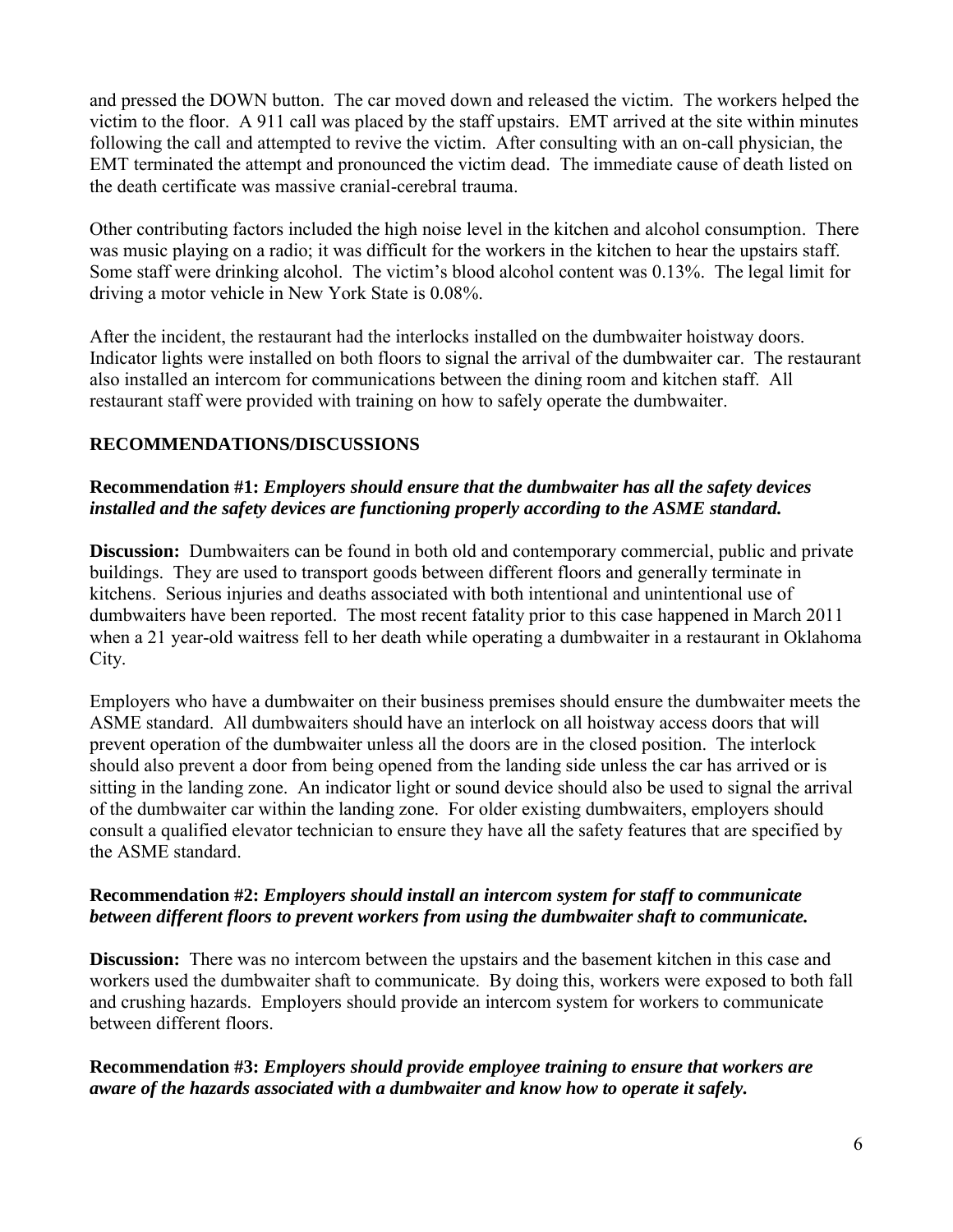**Discussion:** When workers lean into the lift opening, as in this case, they are exposed to fall or crushing hazards. Employers should provide employee training on the hazards associated with a dumbwaiter and safe work practices. Workers should be familiar with the dumbwaiter interlocks, know not to tamper with them and report problems immediately.

## **Recommendation #4:** *Employers should post hazard warning signs next to the dumbwaiter operating areas to warn users of potential fall and crushing hazards.*

**Discussion:** Warning signs should be posted next to the dumbwaiter operating areas to warn operators of the potential fall and crushing hazards.

## **Recommendation #5:** *Employers should address the issues related to drugs and alcohol in the workplace by enforcing a clearly defined company policy.*

**Discussion:** Alcohol misuse is associated with loss of productivity, increased tardiness and absenteeism, and increased severity and frequency of workplace injuries and work related fatalities. Employers should develop a drug and alcohol policy to ensure a safe work environment that is free of drugs and alcohol, and require the workers to comply with the company policy.

## **Recommendation #6:** *Elevator companies should be familiar with the ASME standard and inform the dumbwaiters owners about the required safety features.*

**Discussion:** The ASME standard (*ASME A17.3-2011 Safety Code for Existing Elevators and Escalators Part VI Dumbwaiters*) requires all existing dumbwaiters to have a hoistway door interlock device. The interlock ensures that the dumbwaiter cannot be operated unless all hoistway doors are closed and that the doors cannot be opened unless the car is within the landing zone. All existing dumbwaiters should have all the safety features specified in ASME standard. Elevator repair and maintenance companies should be familiar with the standard and inform their customers/clients about the safety requirement.

## *Keywords: dumbwaiter, hoistway door locking device, restaurant, hoistway door interlock,*

## **REFERENCES**

- 1. The American Society of Mechanical Engineers, *ASME A17.1-2010/CSA B44-10 Safety Code for Elevators and Escalators Part 7 Dumbwaiters and Material Lifts*. ASME Three Park Avenue, New York, NY 10016.
- 2. The American Society of Mechanical Engineers. *ASME A17.3-2011 Safety Code for Existing Elevators and Escalators Part VI Dumbwaiters.* ASME Three Park Avenue, New York, NY 10016
- 3. The New York Times. *Woman Dies in Dumbwaiter* Published September 11, 1986. Retrieved August 2, 2013 from [http://www.nytimes.com/1986/09/11/nyregion/woman-dies-in](http://www.nytimes.com/1986/09/11/nyregion/woman-dies-in-dumbwaiter.html)[dumbwaiter.html](http://www.nytimes.com/1986/09/11/nyregion/woman-dies-in-dumbwaiter.html)
- 4. Daily Mail Reporter. *Waitress dies after 'dumb waiter' shaft fall in Oklahoma*. Last updated March 10, 2011. Retrieved August 2, 2013 from [http://www.dailymail.co.uk/news/article-1364923/Waitress-Cheryl-Marie-Bauer-dies](http://www.dailymail.co.uk/news/article-1364923/Waitress-Cheryl-Marie-Bauer-dies-dumb-waiter-shaft-fall-Oklahoma.html)dumb-waiter-shaft-fall-Oklahoma.html